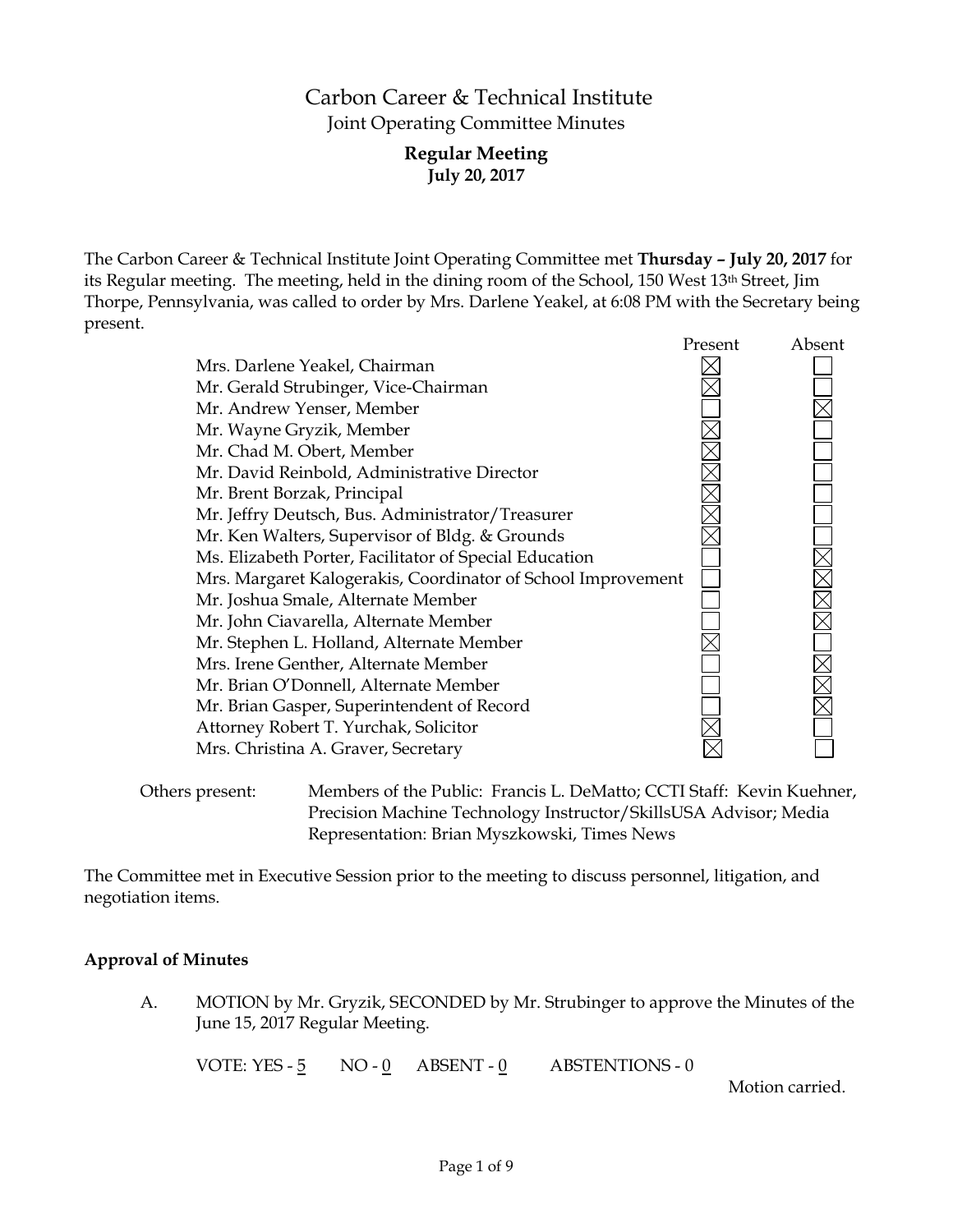### **Courtesy of the Floor to Visitors**

NONE

# **Approval of Payment of Bills**

A. MOTION by Mr. Gryzik, SECONDED by Mr. Strubinger to approve Payment of Bills - General Fund and Other Accounts.

Mr. Strubinger - Jim Thorpe Mr. Holland - Lehighton Mr. Gryzik - Panther Valley Mr. Obert - Weatherly Mrs. Yeakel - Palmerton



### **Administrative Reports**

- A. Director's Report Mr. Dave Reinbold, Administrative Director
	- a. Kevin Kuehner, Precision Machine Instructor/SkillsUSA Advisor Mr. Kuehner thanked the JOC for the opportunity afforded to two CCTI Precision Machine (Derbe Stroup and Jakson Ring - placing  $1<sup>st</sup>$  at the state level of competition) and one HVAC (Zack Klotz - placing 2nd at the state level of competition) students to attend the SkillsUSA National event in Louisville, KY. All three participating students were juniors and hope to return to nationals again this coming school year. Derbe Stroup brought home a gold medal finishing  $1<sup>st</sup>$  in the nation. Jakson Ring, finishing 6th this year has his sights on the gold medal for next year. Mr. Kuehner reiterated what an excellent experience and opportunity this is for these students. The students were unable to attend this evening's meeting (one on vacation, another at work). Mr. Kuehner shared that they are all pursing their field and doing great.

On Thursday (7/27), the students will be recognized publically at the Commissioners' Meeting (10:30 a.m.).

Mr. Kuehner plans to have a presentation in the cafeteria upon the students' return to school, allowing the national attendees to briefly share their experience, and share their winnings with the hopes of exciting even more members of the student body to participate and reach for their full potential at the competitive level.

Mrs. Yeakel expressed how very impressed with Mr. Kuehner she is and how the love and respect his students have for him shows.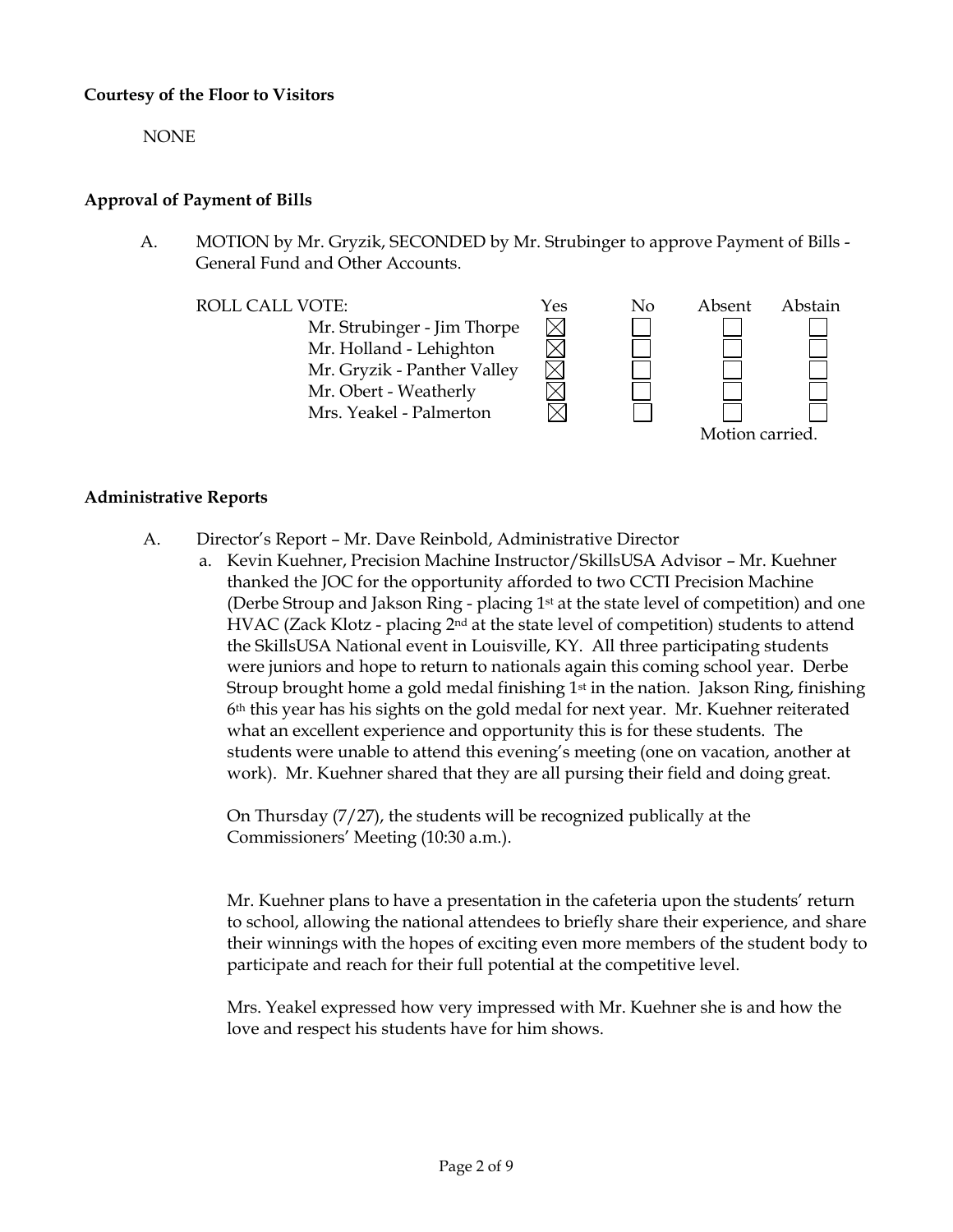Mr. Reinbold shared that this is the 4<sup>th</sup> year in a row Mr. Kuehner has taken PMT students to the national level. He explained that the PMT program is  $2<sup>nd</sup>$  to none due to Mr. Kuehner's efforts. He said that in a technical school, "the teacher is the program." Mr. Kuehner's enrollment is high, he consistently has students out on coop, and his students find placement in the field. These are all attributed directly to Mr. Kuehner.

- b. Mr. Reinbold asked Mrs. Margaret Kalogerakis, Coordinator of School Improvement if she had anything to add to the evening's meeting. She said that the senior awards ceremony was fantastic, NOCTI testing went very well, and she's looking forward to an even better year, next year.
- B. Principal's Report Mr. Brent Borzak
	- a. Working toward the start of the 2017-2018 school year.
	- b. Scheduling ongoing.
	- c. Enrollment is currently at an all-time high with near 450 students.
	- d. 2017-2018 student handbook has been revised and completed.
	- e. Busy with planning and preparing for the new school year, setting goals, examining data, interviewing and scheduling.
	- f. New Student Orientation will take place August 22nd.
	- g. Teacher in-service will be August 23rd.
	- h. First day for students will be August 24th.
	- i. Met with Jr. Achievement Officials and two CCTI social studies teachers and are all set for 12 weeks of lessons to cover all curriculum. Will begin the 2nd week school is in session. – Mr. Reinbold pointed out that this was one of the 2017-2018 goals put in place and is already put in action. Another goal – increasing the number of participants in SkillsUSA has also begun movement as new competitions are being investigated and getting students interested in broader areas.
- C. Buildings and Grounds Report Mr. Ken Walters, Supervisor of Buildings and Grounds a. Mr. Walters had nothing further to report at this time.
	- b. Mr. Reinbold shared that Ken and his crew have been working hard to get the facilities ready for the start of school, that they always do a great job, and that the building looks phenomenal.
- D. Business Administrator's Report Mr. Jeffry P. Deutsch, Business Administrator
	- a. Mr. Deutsch shared that the 2016-2017 audit has begun and he will up-date the group in the near future.
- E. Mr. Reinbold added that CCTI will begin its school year two days ahead of the other Carbon County schools and carries 180 full instructional days (no Act 80 days).

### **Items of Business**

### *Personnel*

MOTION by Mr. Gryzik, SECONDED by Mr. Strubinger that the following motions be approved: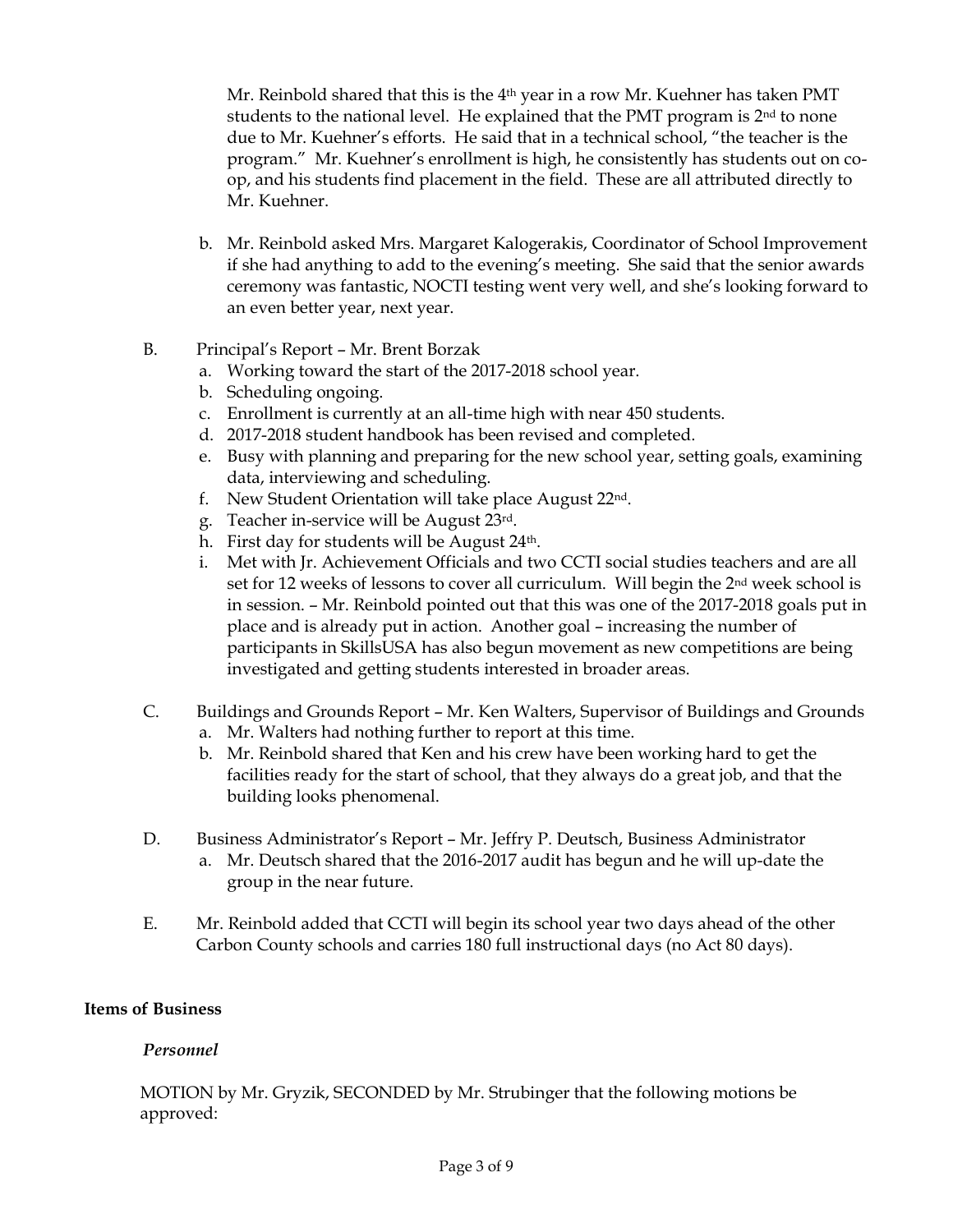### **School Physician Appointed**

A. that Dr. Deborah Smith (Switchback Medical Center, Inc., Jim Thorpe, PA) be appointed School Physician for the 2017-2018 school year, as per Article XIV, School Health Services of the PA School Code of 1949, at a rate of \$10.00 per individual school (student) examination.

# **Law Firm Appointed**

- B. to appoint the law firm of King, Spry, Herman, Freund & Faul LLC for specialized work projects requiring PA Department of Education-certification for the 2017-2018 fiscal year on an as-needed basis at a rate to be negotiated.
	- Note: The King, Spry law firm has significant experience in Special Education and other important areas of litigation.

# **Records Retention Officer Appointed**

C. that David Reinbold be appointed Records Retention Officer for the Carbon Career & Technical Institute for the 2017-2018 school year.

### **Letter of Resignation Accepted**

D. to accept the letter of resignation, effective July 14, 2017 from Lamont D. Rodgers, Jr., Custodial/Maintenance/Groundskeeper/ Cleaner Personnel, as presented.

### **School Resource Officer Appointed**

- E. to appoint Francis L. DeMatto School Resource Officer for a maximum of 190 scheduled days over a 12-month period, on a one-year contract at a rate of \$158 per day, beginning August 1, 2017.
	- Note: Mr. DeMatto is an experienced certified school resource officer who most recently was a School Police Officer for the Carbon-Lehigh Intermediate Unit #21. Mr. DeMatto is a retired PA State Police Officer and served eight years in the U.S. Navy and an additional seven in the U.S. Navy Reserves.

### **Position Approved**

F. to approve the position of Adult Education Enrollment & Data Specialist, as presented.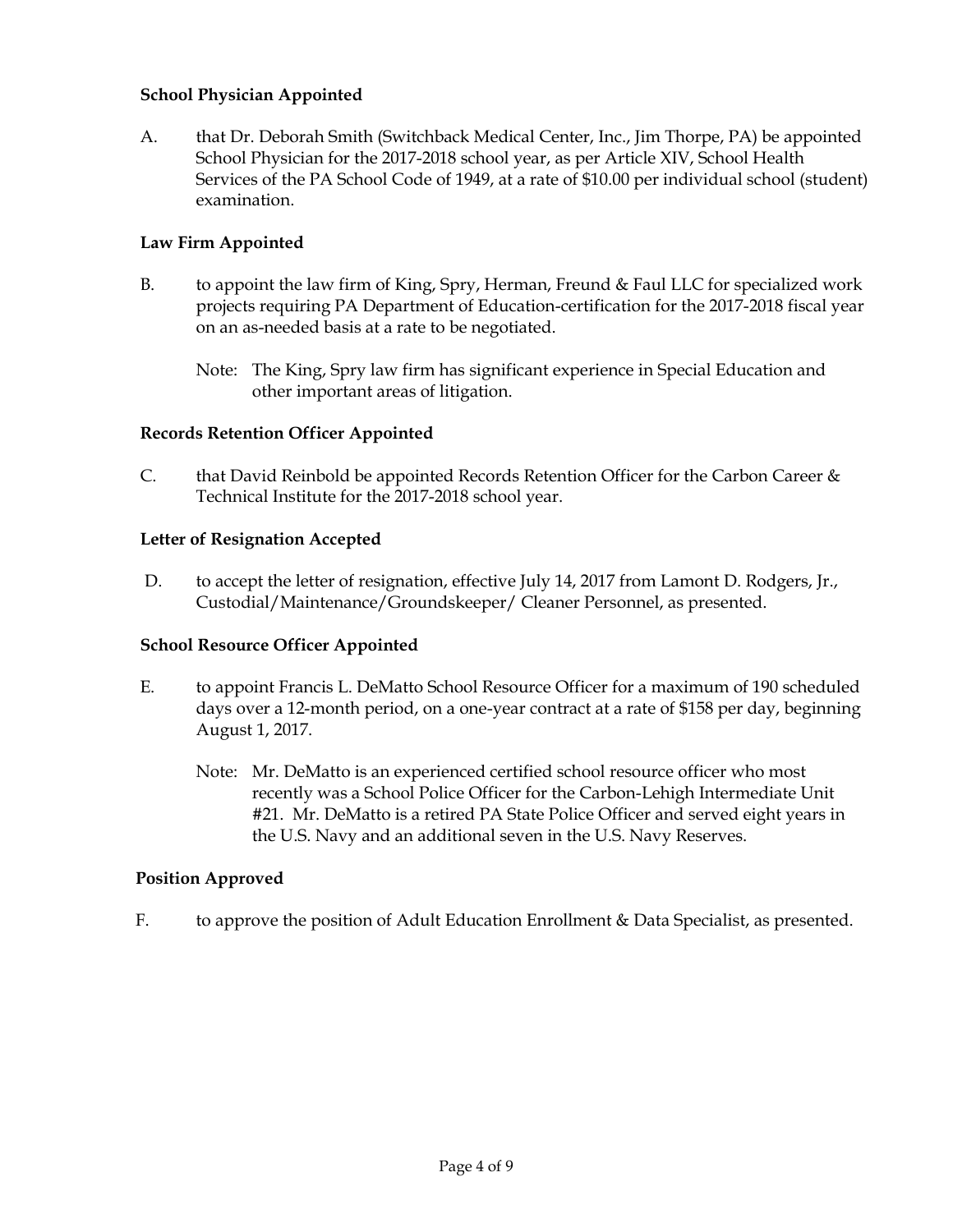#### **Letter of Resignation Accepted**

G. to accept the letter of resignation, effective August 4, 2017 from Heather Mullen, Adult Education Site Supervisor, as presented.

| <b>ROLL CALL VOTE:</b>      | Yes | Nο | Absent           | Abstain |
|-----------------------------|-----|----|------------------|---------|
| Mr. Strubinger - Jim Thorpe |     |    |                  |         |
| Mr. Holland - Lehighton     |     |    |                  |         |
| Mr. Gryzik - Panther Valley |     |    |                  |         |
| Mr. Obert - Weatherly       |     |    |                  |         |
| Mrs. Yeakel - Palmerton     |     |    |                  |         |
|                             |     |    | Motions carried. |         |

### *Education*

MOTION by Mr. Gryzik, SECONDED by Mr. Obert that the following motions be approved:

#### **Cosmetology Scholarship Program Continued**

- A. to continue a Cosmetology Scholarship Program for CCTI graduates to attain the PA Cosmetology Board Instructor/Manager License within the CCTI program.
	- Note: There will be no cost to the school for this service. At least ten AVTS's across PA offer this opportunity.

#### **GED Test Purchase Approved**

- B. to approve the purchase of twenty-four (24) GED tests at a cost of \$720.00 to match a portion of a Jim Thorpe Rotary grant contribution of same.
	- Note: This will enable the GED Program to off-set students' costs for forty-eight (48) total tests.

VOTE: YES - 5 NO - 0 ABSENT - 0 ABSTENTIONS - 0

Motions carried.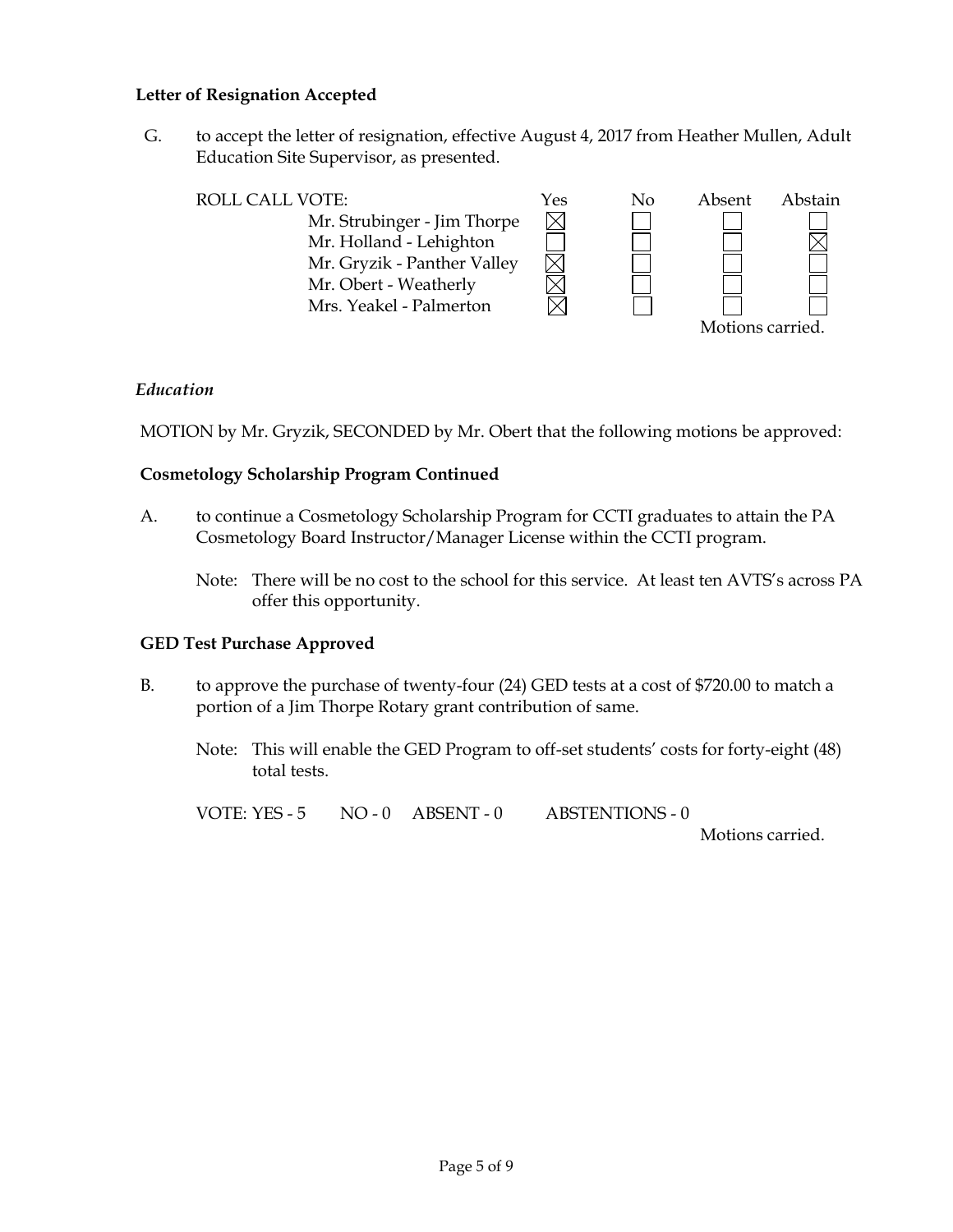# *Budget & Finance*

MOTION by Mr. Obert, SECONDED by Mr. Gryzik that the following motions be approved:

### **Student Accident Insurance Purchase Approved**

A. that compulsory Student Accident Insurance for all SECONDARY students attending Carbon Career & Technical Institute for the 2017-2018 school year continue to be purchased from PA Church Insurers Agency LLC, Sunbury, PA at a cost not to exceed \$2,013.00. Coverage shall include the school day, to and from school, field trips, cooperative education, and job shadow/internship activities.

Note: This has been in force for the past twelve years.

### **Lunch Prices Established**

B. that lunch prices for the 2017-2018 school year be established as follows:

| Students - | Type $A -$ | \$2.60 |
|------------|------------|--------|
|            | Reduced -  | .40    |
| Adults -   | \$5.00     |        |

# **Zimmerman's Dairy Retained as Supplier**

C. that Zimmerman's Dairy (Lehighton, PA) be retained as the CCTI Milk/Juice Supplier for the 2017-2018 school year. Prices for milk and juice shall remain the same as quoted for the 2016-2017 school year. Milk prices are established by the PA Milk Marketing Board.

### **Transportation Contracts Approved**

D. that Transportation Contracts be approved with the following Contractors for 2017-2018, noting that each Contractor will be paid any cost for gasoline used to fulfill the terms of this contract which exceed \$2.00 per gallon:

> Jim Thorpe Area School District (410 Center Avenue, Jim Thorpe) 2017-2018 - \$52.00/day per bus

George's Transportation Company, Inc. (84 Ashtown Drive, Lehighton) (Lehighton Area School District) 2017-2018 - \$91.00/day per bus

George's Transportation Company, Inc. (84 Ashtown Drive, Lehighton) (Lehighton Area School District – Mid-Day Run) 2017-2018 - \$70.00/day per bus

Leon George II School Buses, Inc. (660 Delaware Avenue, Palmerton) (Palmerton Area School District) 2017-2018 - \$226.00/day per bus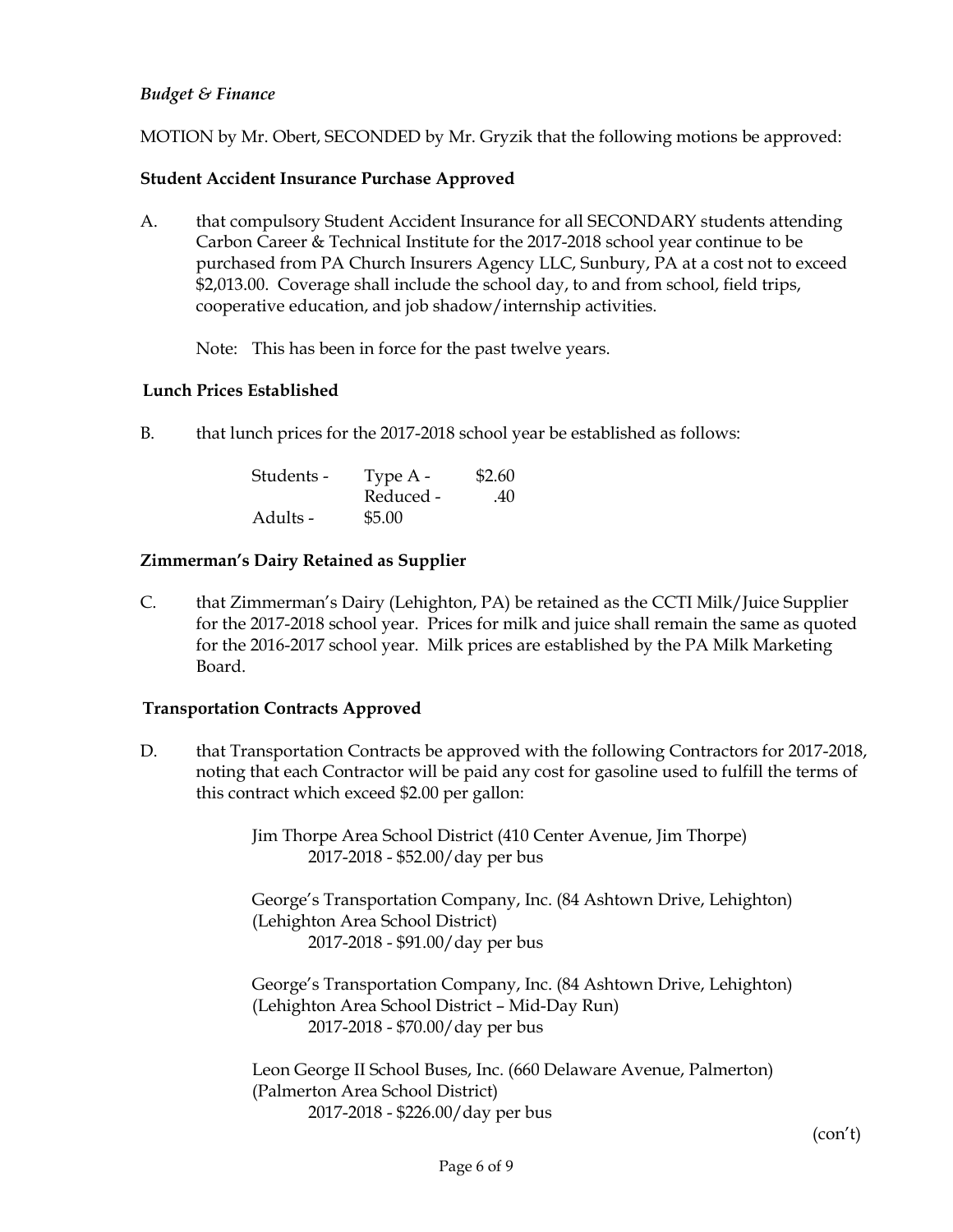Panther Valley School District (1 Panther Way, Lansford) 2017-2018 - \$96.00/day per bus

Weatherly Area School District (602 Sixth Street, Weatherly) 2017-2018 - \$140.00/day per bus

Note: All rates are the same as 2016-2017.

### **Computer Purchase Approved**

E. to purchase twelve (12) HP Business Desktop ProOne 400 G2 All-in-One Computers (for replacement throughout the building), eight (8) HP 250 G6 15.6" LCD Notebooks (for replacement throughout the building), eight (8) HP Care Pack – 3-Year Extended Service, two (2) HP ProBook x360 11 G1 EE 11.6" Touchscreen LCD 2 in 1 Notebooks (for the Health/Medical Classroom), and two (2) HP Care Pack – 3-Year Extended Warranty for a total cost of \$18,238.52.

# **Computer Purchase Approved**

- F. to purchase twenty (20) Lenovo ThinkStation P310 Workstations, forty (40) Lenovo 8GB Memory, and twenty (20) Lenovo Quadro K620 Graphic Cards for the Drafting and Design Technology classroom at a total cost of \$29,453.40.
	- Note: This purchase will be funded by Carl D. Perkins grant with no cost to the CCTI Joint Operating Committee.



### *Buildings & Grounds*

NONE

# *Administrative*

MOTION by Mr. Gryzik, SECONDED by Mr. Strubinger that the following motions be approved:

# **Policy Adopted**

A. to approve the second reading and adoption of policy #405 (Professional Employees).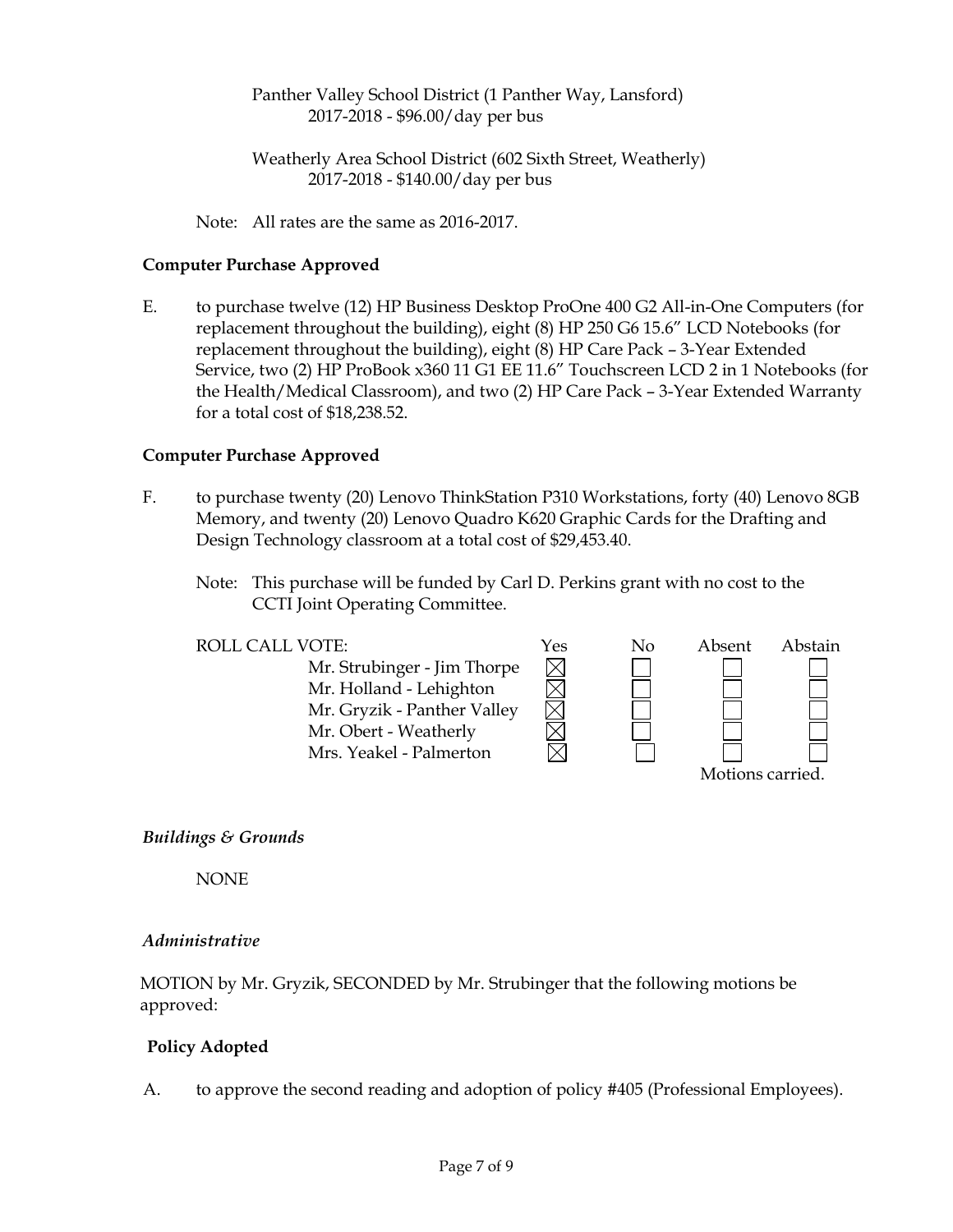### **Contract Approved**

B. to enter into a contract with Carbon Lehigh Intermediate Unit #21 to provide the complete Discovery Streaming Digital Video Library owned by Discovery Education, Inc. for a period of one (1) year beginning July 1, 2017 at a cost of \$554.40.

#### **Memorandum of Understanding Approved**

C. to approve the Memorandum of Understanding between Carbon Career & Technical Institute and Carbon County Correctional Facility, as presented.



#### **Reports**

#### **Foundation Report Accepted**

A. MOTION by Mr. Strubinger SECONDED by Mr. Gryzik to accept the Carbon Career & Technical Institute Foundation Report, as presented.

Note: The balance in this account stands at \$2,618.86.

VOTE: YES - 5 NO - 0 ABSENT - 0 ABSTENTIONS - 0

Motion carried.

#### **Administrative Reports**

- A. MOTION by Mr. Gryzik, SECONDED by Mr. Obert to accept Administrative Reports from the following:
	- a. Mr. Brent Borzak, Principal
	- b. Mrs. Heather Mullen, Adult Education Site Supervisor

VOTE: YES - 5 NO - 0 ABSENT - 0 ABSTENTIONS - 0

Motion carried.

#### **Old Business**

#### NONE